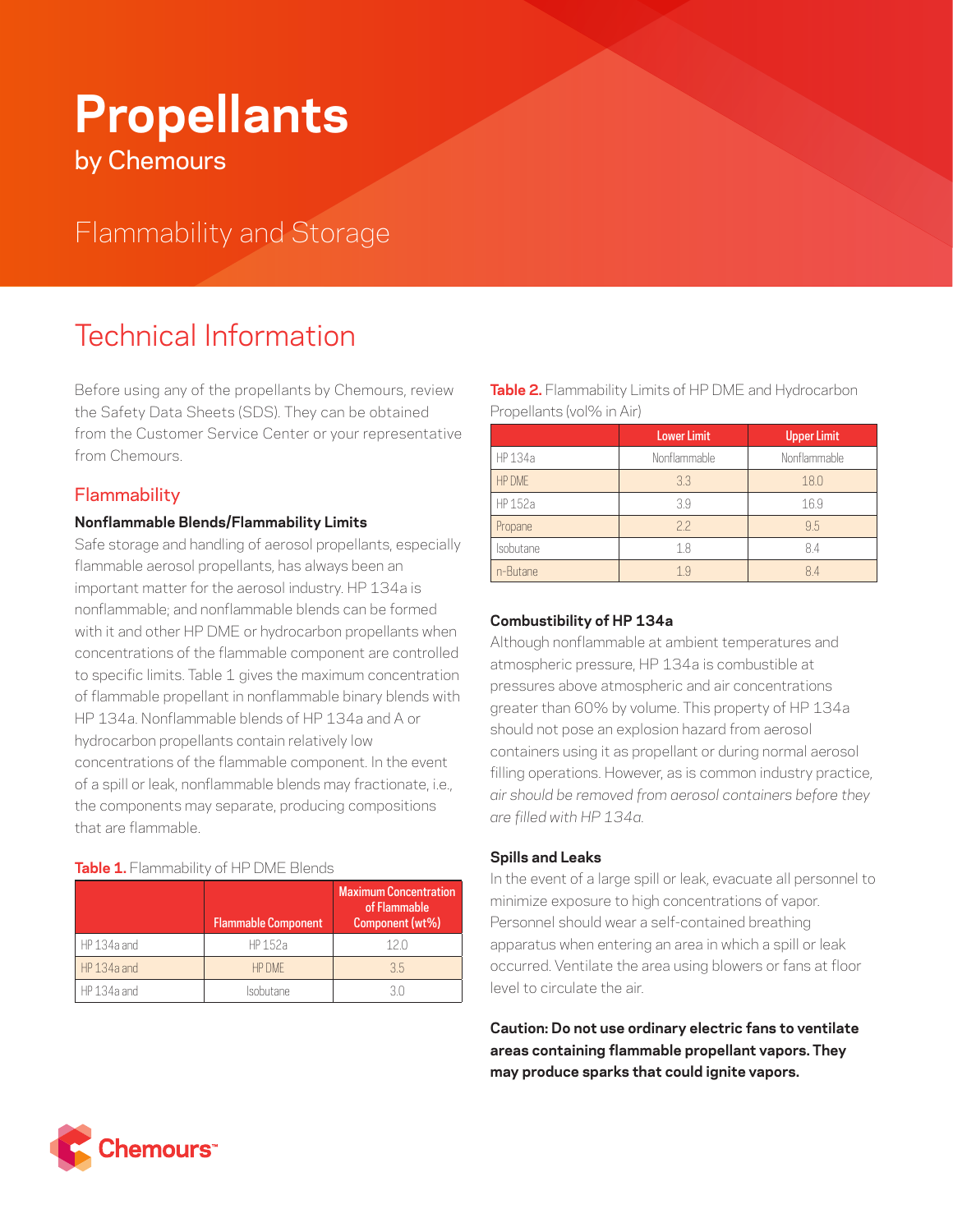HP DME has a slightly sweet, ethereal odor that can be difficult to detect. The best way to monitor the concentration of HP DME vapors in air is with infrared monitoring devices.

#### **Heat of Combustion**

The heat of combustion of several flammable aerosol propellants are given in Table 3. Of the flammable propellants, the hydrocarbons release the largest amount of energy upon combustion and HP 152a releases the smallest amount.

#### **Table 3.**

| Propellant       | Heat of Combustion, kJ/g |
|------------------|--------------------------|
| HP 152a          | 63                       |
| HP DME           | 26.5                     |
| Propane          | 44.0                     |
| <b>Isobutane</b> | 428                      |
| n-Butane         | 433                      |

### Storage and Handling

#### **Storage Tanks**

For maximum flexibility, it is desirable that storage tanks for HP DME, HP 152a, or HP 134a be rated at 250 psig, but a rating of 185 psig is adequate. The tank should be rated for deep vacuum (20–25 inches of Hg). In general, tanks intended for propane service are adequate, but butane and isobutane tanks may not be.

The manways and other flanged openings of tanks used for flammable propellants storage should be equipped with an inert gasket having a melting point above 816°C (1500°F), e.g., a metal or an appropriate spiral wound or composite (graphite-based) gasket.

Pressure relief valves must be in accordance with ASME and CGA requirements for the specific propellant in storage.

Neoprene is recommended for all valve seats in HP 134a and HP 152a service. For HP DME service, Kalrez® perfluoroelastomer seats are recommended.

Always wear a self-contained breathing apparatus when entering tanks or other confined areas where high concentrations of HP DME vapors might exist. Use the buddy system and a lifeline.

#### **Electrical Equipment**

Electrical equipment requirements for the HP DME aerosol propellants are given in Table 4.

#### **Table 4.** Electrical Requirements

| Propellant                                              | <b>Division 1 Location</b> | <b>Division 2 Location</b> |
|---------------------------------------------------------|----------------------------|----------------------------|
| HP 134a                                                 | No rating                  | No rating                  |
| HP 134a, 152a, and/or<br>hydrocarbons                   | Group C                    | Non-sparking or Group C    |
| HP 152a and blends with<br>HP 134a, and/or hydrocarbons | Group D                    | Non-sparking or Group D    |

The following points should be noted:

- HP 134a is nonflammable when used alone and requires no explosion-proof equipment. However, when it is blended with flammable propellants, the blend should be handled in explosion-proof equipment.
- HP DME and all its blends require Class 1, Group C equipment in Division 1 locations.
- HP 152a and all its blends with HP 134a or hydrocarbon propellants require Class 1, Group D equipment in Division 1 locations.
- In Division 2 locations, all spark-producing electrical equipment must be explosion-proof and rated for the specific propellant. Non-sparking motors need not be explosion-proof. When existing equipment requires conversion to explosion-proof service, it should be rated for a Class 1, Group C/D service to permit handling all possible blends.
- A separate loading (gassing) facility is recommended for flammable propellants. All electrical equipment in it must be explosion-proof and appropriately rated for service in a Class I, Division 1lLocation; the ventilation system should comply with the recommendations of the CSMA manual, "Hydrocarbon, Dimethyl Ether and Other Propellants: Considerations for Effective Handling in the Aerosol Plant and Laboratory."
- Flammable gas detectors are recommended. Infrared or sensing flame detectors can be used with all HP DME propellants. Hot wire devices are not compatible with HP 134a, HP 152a, or their blends.
- Adherence to the National Electrical Code is advised.